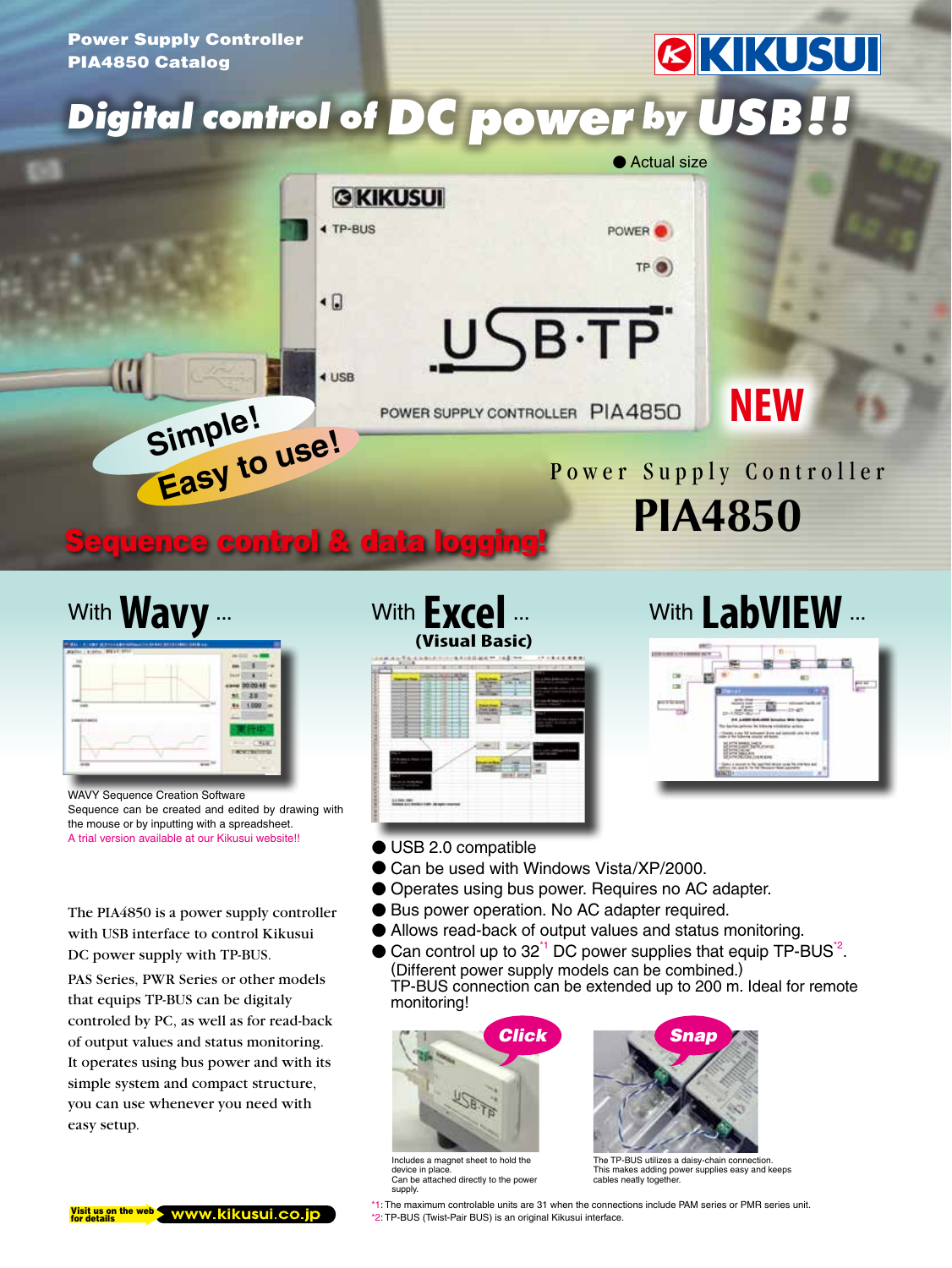### **How does the PIA4850 fit for my application? How many** ★ **do you get?**

step

1

PIA4850 recommendation chart by the DC power supply type and its application

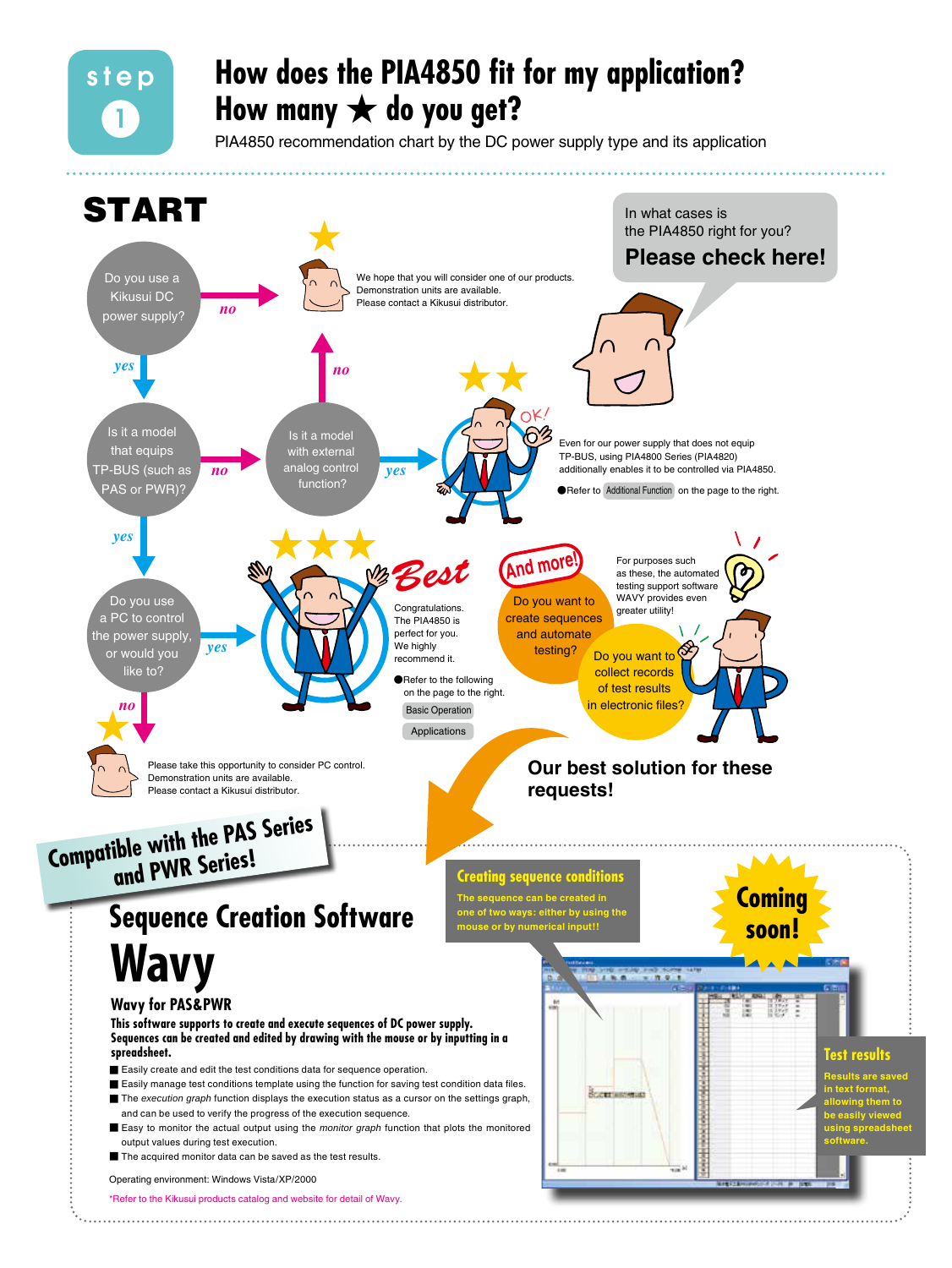

### **The convenience of USB and the expandability of TP-BUS give a tremendous boost to the potential of DC power supplies.**

Proposed set-ups of the PIA4850 <Basic Operation / Applications / Additional Function>

Simple is best! For simple and straightforward operation. **Basic Operation**



For controlling multiple power supplies (even different models) together. **Applications**



**Additional Function** For connecting an external analog control-type power supply (without TP-BUS).